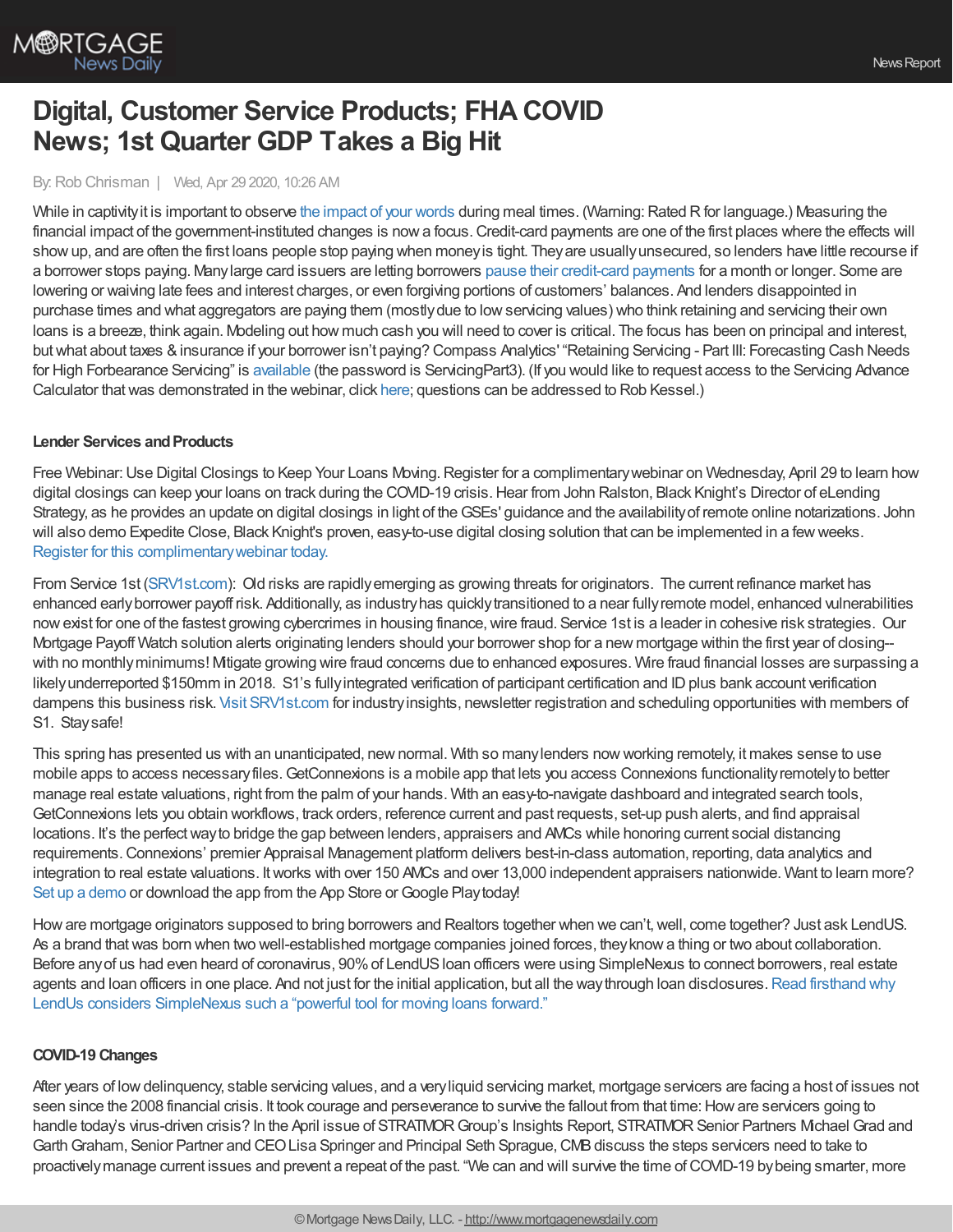proactive and more disciplined with our response to the change in market conditions," says Springer. "We owe it to our borrowers to apply the lessons of the past as we shape a better future for them." Don't miss "Walking the Tightrope: Servicing Through [COVID-19"](https://www.stratmorgroup.com/insights/) in the April Insights Report.

The Federal Housing Administration (FHA) announced the availability of a new Default Reason Code in the Single-Family Default Monitoring System (SFDMS) to ensure that loss mitigation actions that result from the COVID-19 National Emergencyare accuratelyrecorded. [Mortgagee](https://www.hud.gov/sites/dfiles/OCHCO/documents/20-06hsngml.pdf)s must follow the loss mitigation guidance in Mortgagee Letter 2020-06 (FHA's Loss Mitgation Options for Single Family Borrowers Affected by the Presidentially-Declared COVID-19 National Emergency in Accordance with the CARES Act) and should also adjust their default reporting as described below. Mortgagees are asked to begin using the new Default Reason Code 055 – Related to National Emergency Declaration, as soon as possible. This new Default Reason code is available beginning May 1, 2020, for the April 2020 reporting cycle. Mortgagees unable to use Code 055 should, instead, report using Code 010 - Neighborhood Problem, for the April cycle. In addition, if the mortgage is newly defaulted (i.e., no open default episode), mortgagees are reminded to report Status Code 42 – Delinquent, and then Status Code 06 – Formal Forbearance.

Don't forget that Flagstar issued a bulletin outlining the temporarysuspension of certain [products.](https://www.flagstar.com/content/dam/tpo/sellers-guide/announcements/20043.pdf)

Due to the continued closure of Internal Revenue Service (IRS) offices responsible for providing taxreturn transcripts, **Wells FargoFunding updatedits temporarytax returntranscriptrequirements** thatwere previouslypublished. For conventional Conforming Loans not receiving full income validation through Fannie Mae Desktop Underwriter (DU) validation service or Freddie Mac Loan Prospector (LPA) asset and income modeler\*: Delegated – if all income information used to decision the Loan is made up exclusively of wage-earner income reported on a W-2 and/or fixed income reported on a 1099 (e.g., Social Securityor VAbenefits), and the automated underwriting system (AUS) does not require income documentation other than a paystub, W-2, or 1099, IRS tax return transcripts are not required. For all other transactions, the Seller must provide a verification of deposit (VOD) verifying the assets used in underwriting. Prior Approval —Seller must provide one of the following: VODverifying the assets used in underwriting, Verification of the borrower's income directlyfrom their employer or The Work Number database. Verbal verification of income is acceptable. Under its published policy, IRS tax return transcripts are not required for borrowers whose qualifying income was fully validated using DU validation service or LPA asset and income modeler.

Wells Fargo Funding has aligned its appraisal requirements for FHA and Guaranteed Rural Housing (GRH) Loans with the temporary, COVID-19-related, appraisal flexibilities announced byFHAand USDARural Development on March 27, 2020. Effective date for FHALoans with appraisal inspections completed on or before May 17, 2020 and GRH Loans through May 26, 2020.

Freedom Mortgage posted credit [policyupdates](https://image.email-freedommortgage.com/lib/fe5c15707c63077b7010/m/2/9eb5599d-4eda-4cad-bbac-1899f2c00057.pdf?) which include clarification on Conventional loans with "Final Approval" status and newVA appraisal guidance.

Earlier this month Redwood Trust announced it is suspending the issuance of Purchase Price and Terms Letters (PPTLs) and the acquisition of residential mortgage loans delivered for purchase review.

## **Capital Markets**

Around the world, **economies are dealingwiththe record-breakingfinancial impacts causedbythe coronavirus.** In the Eurozone, Japan, and Australia, PMI indexes hit record lows in April.U.S. durable goods orders fell 14.4 percent and shipments fell 4.5 percent as shelter in place orders disrupt supplychains and demand for manygoods evaporates. The housing market slowed in March, but it did not come to a complete halt, with existing home sales fell 8.5 percent and new home sales fell 15.4 percent. There is cautious optimism that the current slowness is creating some pent-up demand thatwill showup once people are comfortable to move again. It is no surprise that mortgage purchase applications are down 30.6 percent from one year ago and refinances are up 180 percent from a year ago given the current rates environment. The government continues to tryon prop up the economy, passing the fourth major piece of legislation aimed at bringing financial relief to people and businesses. **Todate, the total fiscalresponse tothe economic upheaval is \$2.8 trillion.**

What happened in the markets yesterday? Wall Street lost some momentum, oil had another turbulent day, and U.S. coronavirus cases topped 1 million, though NYC hospital admissions dropped. U.S. Treasuries rallied ahead of today's FOMC decision, largely attributable to April Consumer Confidence posting its lowest reading since June 2014. **Consumers are positive about the economyreopening, but less optimistic about their financial prospects**, which could be a headwind for spending activity during the recovery phase. The 10-year closed the day-5 bps to 0.61 percent.

Today's main economic event will be the latest FOMC statement, at 2:00pm ET, followed by Chair Powell's press conference at 2:30pm where there is potential for talk of inflation targeting as well as a tweak in the IOER rate. The calendar is underway, with MBA mortgage applications for the week ending April 24 posting a 3.3 percent decline from one week prior. We've also had Advance Q1 GDP (-4.8 percent). Later this morning brings March Pending Home Sales and Weeklycrude oil inventories for the week ending April 24. **The NYFedwill**